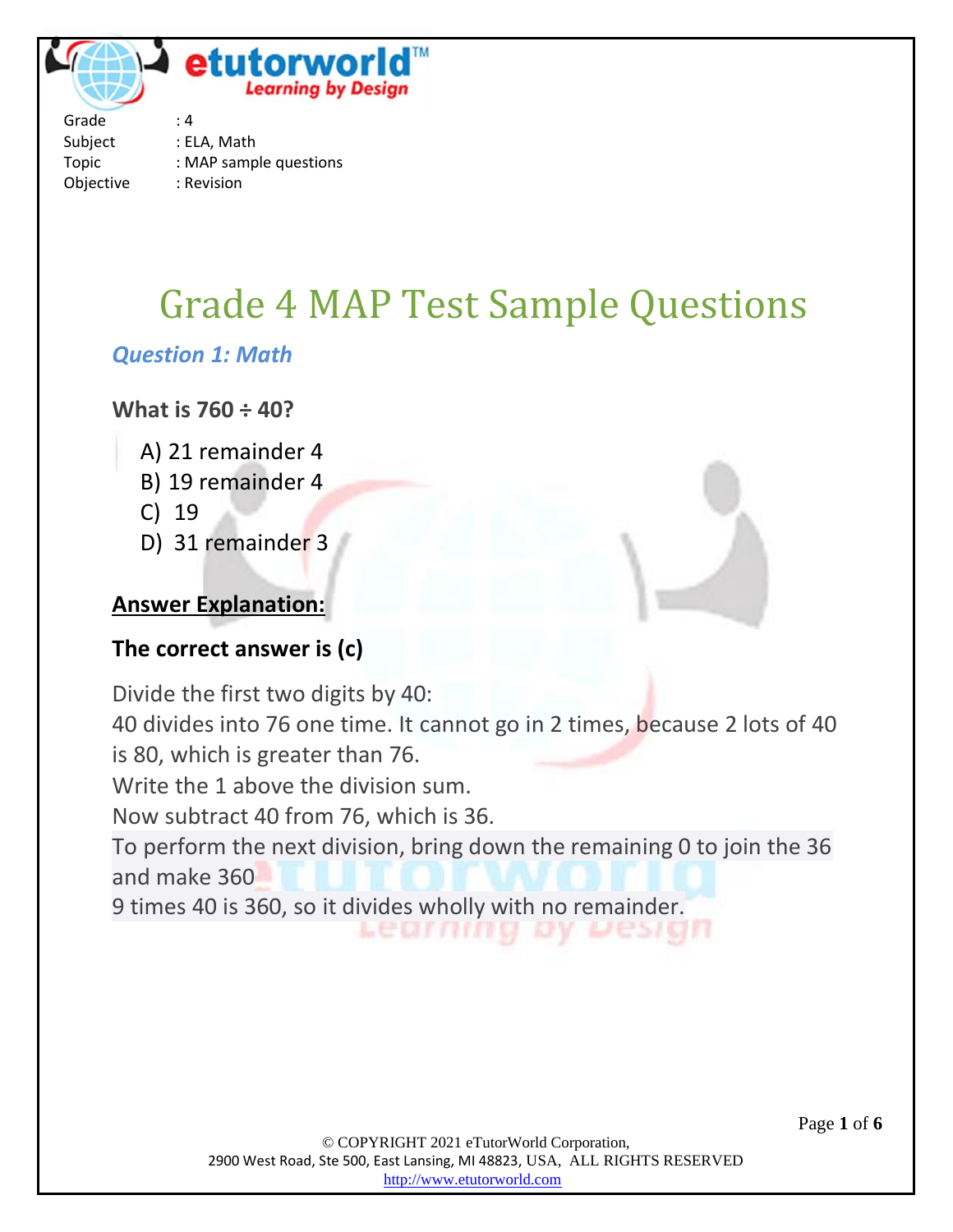

#### *Question 2: Math*

**Farmer John packed 60 apples into four boxes, split equally. How many apples were in three boxes?**

- A) 15 apples
- B) 20 apples
- C) 36 apples
- D) 45 apples

#### **Answer Explanation:**

**The correct answer is (D).**

Same number of apples were packed in each box. If there were 60 apples in four boxes, then divide 60 by four to find the number of apples in one box:  $60 \div 4 = 15$ . Thus, there were three boxes each containing 15 apples.

To find the total, either add up  $15 + 15 + 15$  or calculate  $15 \times 3 = 45$ apples.

## *Question 3: Language Usage*

Fill in the blanks with the correct **adjective** to show **comparison** with the help of the underlined word.

The mango tree is **tall**, the palm tree is \_\_\_\_\_\_, but the Pine tree is the **tallest**.

- a) taller
- b) tall
- c) very tall

Page **2** of **6**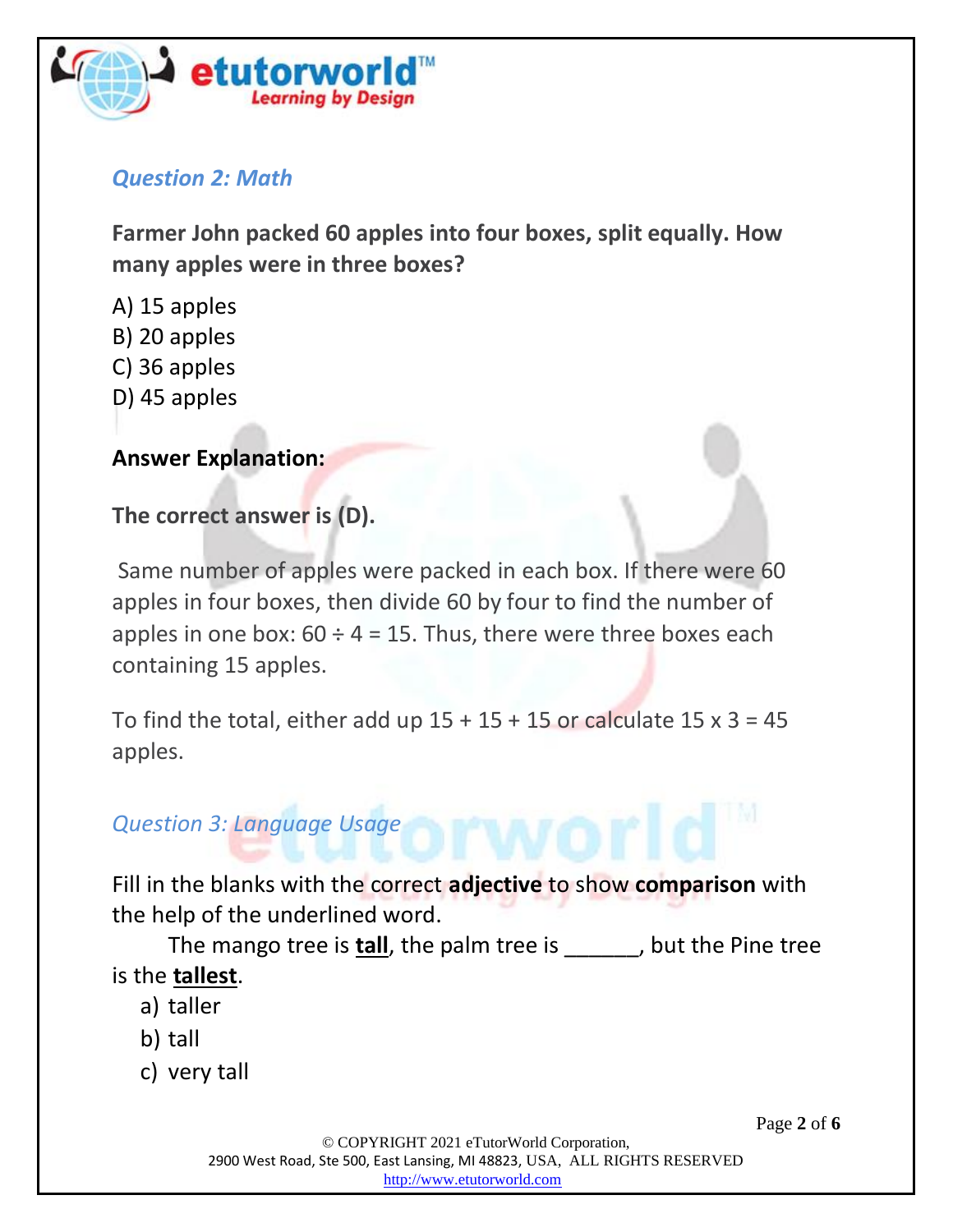

## **Answer Explanation:**

# **The correct answer is (a)**

The degrees of comparison for measurement of height in the English Language with the word '**tall**' are: Tall, Taller, Tallest.

# *Question 4: Language Usage*

Which of the following options correctly uses the underlined **homonym** (a word with different meanings) in the following sentence.

A big **bear** lives in this forest.

- a) Randy could not bear to leave his pet dog at his grandparent's house.
- b) This mango tree bears a lot of fruit every year.
- c) Tina bears the burden of extra chores at school as she is the class prefect.
- d) All of the above.

## **Answer Explanation:**

# **The correct answer is (d)**

The sentence 'A big **bear** lives in this forest' uses the word 'bear' as a noun.

The sentence 'Randy could not bear to leave his pet dog at his grandparent's house' uses the word 'bear' as a verb to express emotion.

The sentence 'This mango tree bears a lot of fruit every year.' uses the word 'bear' as a verb to express work done.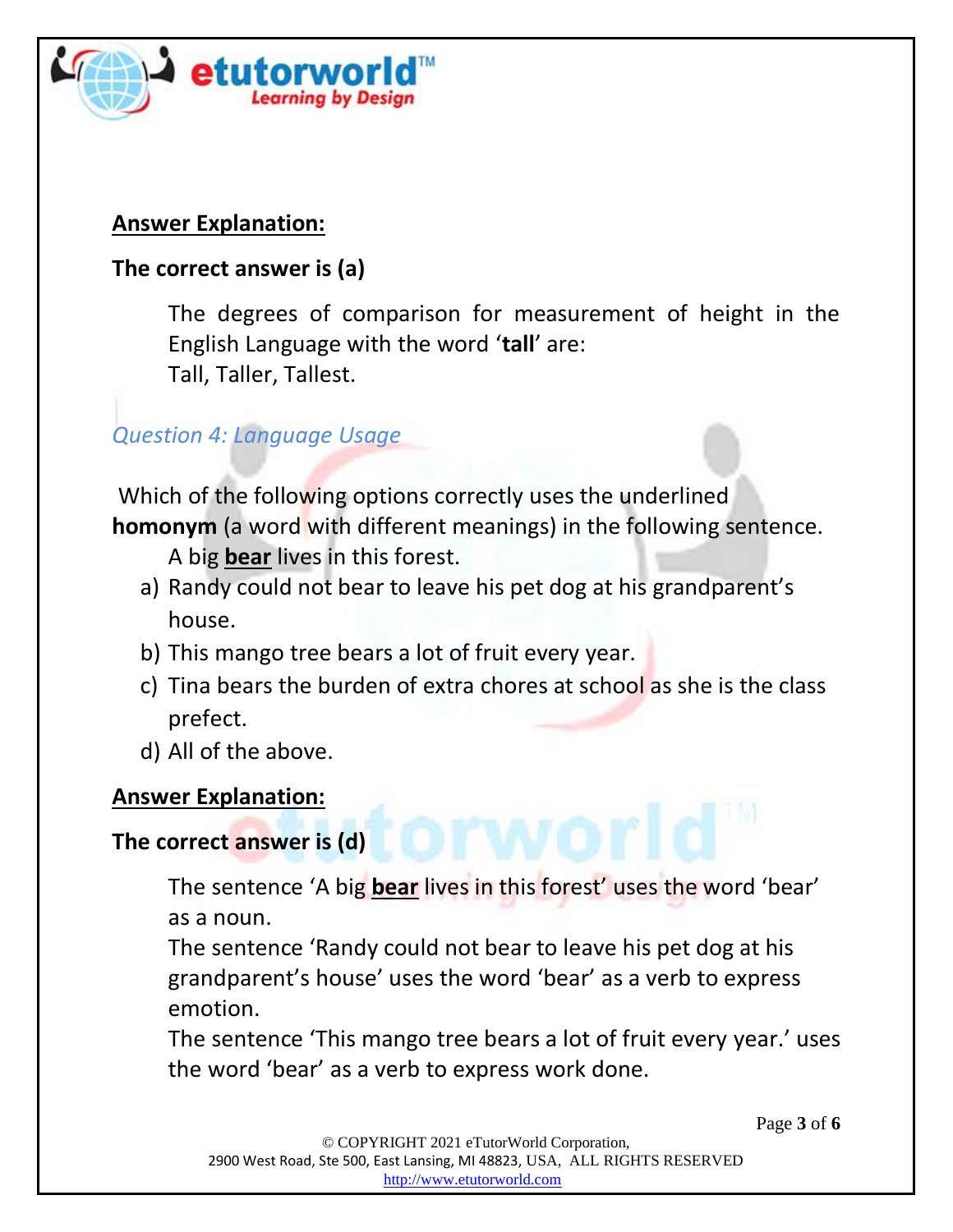

The sentence 'Tina bears the burden of extra chores at school as she is the class prefect.' uses the word 'bear' as a verb. Thus, all these answers depict the correct usage of the word 'bear'.

# *Question 5: Reading Comprehension*

*Read the given passage and answer the following question.*

Daylilies are a beautiful perennial flower that can brighten up any yard or landscape. They are tolerant of drought and flooding, immune to heat stress, and grow well in full sun or light shade. They are the perfect choice for just about any soil or climate condition. Different varieties of daylilies can be in bloom from late spring until autumn. Individual flowers last only one day, but each plant produces many buds, and many varieties have more than one flowering period. Daylilies grow best in soil that is slightly acidic, and they prefer either direct sunshine or light shade. The best time to plant them is in the early fall or early spring, but they are hardy enough to endure planting or transplanting at almost any time of year. They should be planted 18 to 24 inches apart, and the bulb should be no deeper than one inch below the soil's surface. 187.

# **From this passage one can infer that these flowers are called daylilies because**

- a. they only bloom in the daytime.
- b. the blooms last for one day.
- c. they look like real lilies, but aren't.
- d. Charles Day developed the hybrid.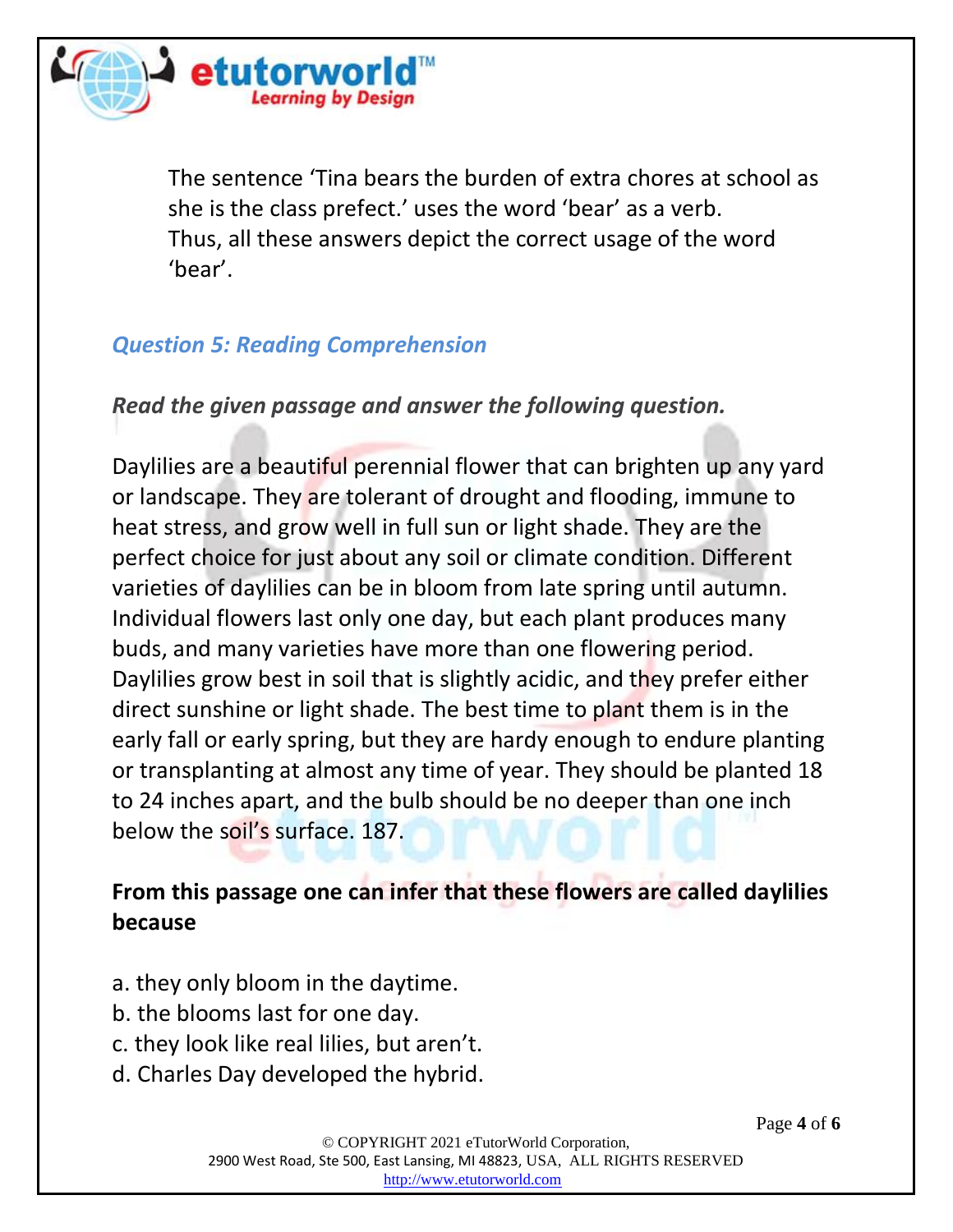

#### **Answer Explanation:**

#### **The correct answer is (b)**

The line from the passage –' Individual flowers last only one day, but each plant produces many buds, and many varieties have more than one flowering period. ' – explains that day lilies bloom last only for a day.

# *Question 6: Reading Comprehension*

#### *Read the given passage and answer the following question.*

When painting wood, the most important step is to thoroughly sand the wood to a smooth finish. All burrs and rough spots must be removed, and the surface should be silky smooth to the touch. After cleaning the wood, one should give it two coats of primer. This neutral coloured paint soaks into the grain and seals it. Once dried, the wood is ready for two more coats of the final colour.

#### **According to the passage, what are the correct steps for painting wood? Learning by Design**

- a. sand, prime, prime, paint, paint
- b. sand, prime, prime, paint
- c. sand, prime, paint
- d. sand, clean, prime, prime, paint, paint